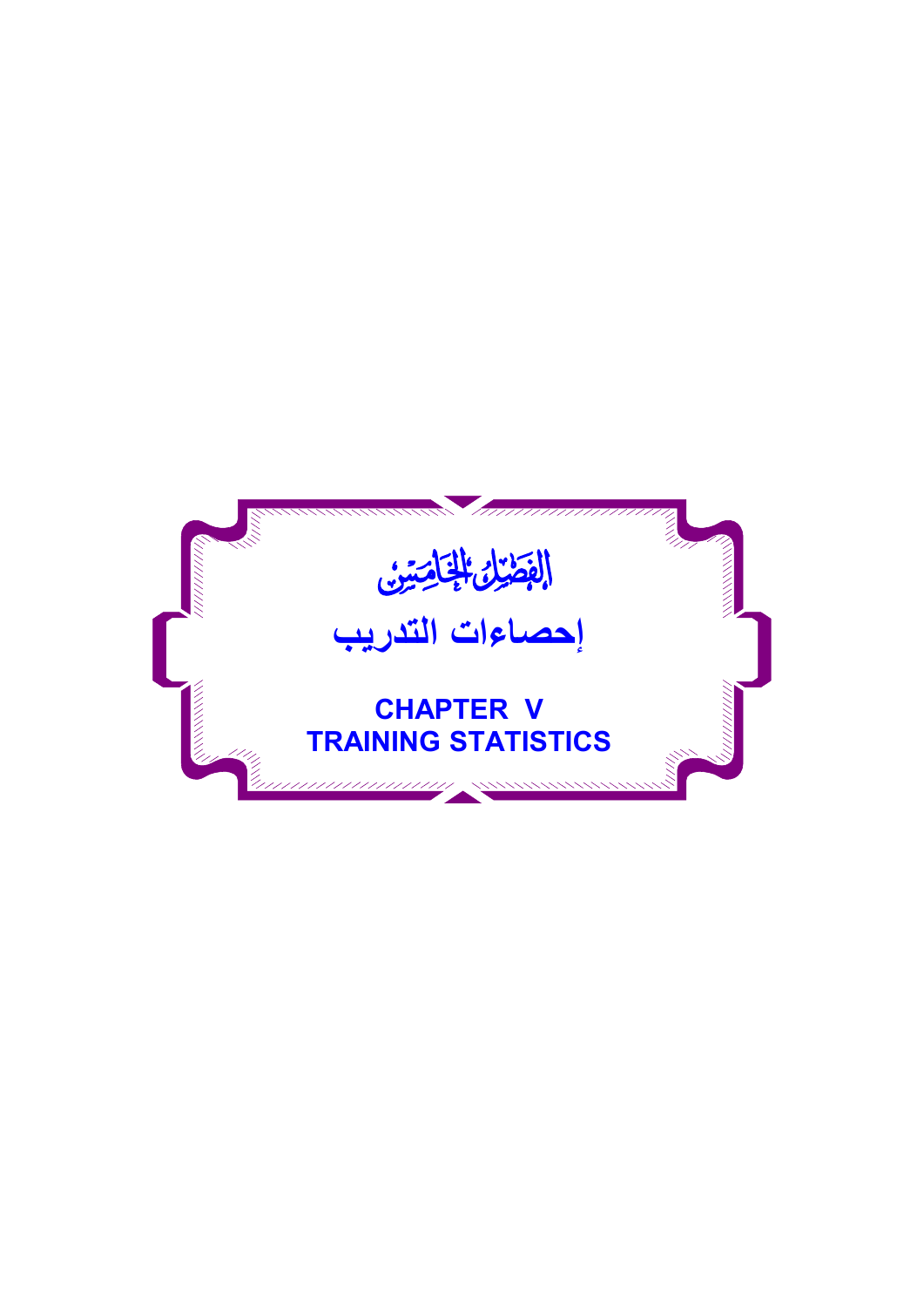

Training in its modern concept becomes a strategic choice in the human resource development system. For this reason, it becomes an essential matter to set strategies for developing, updating and simplifying the work systems and methods in all institutions. Training should convey the right technical and practical skills in a way that keeps pace with the modern challenges in the changing work requirements.

**ً ࡩي إسراتيجيا أصبح التدريب بمفهومه الحديث خيارا ًمنظومة تنمية املوارد البشرية، وبالتاڲي فإن وضع اإلسراتيجيات للتطويروتحديث وتبسيط نظم العمل ً ࡩي جميع املؤسسات، فالتدريب لحا م وأساليبه بات أمرا ًُينبڧي أن ينقل املهارات املناسبة الفنية مٔڈا والعملية بطريقة تواكب التحديات املتمثلة ࡩي متطلبات العمل املتغ؈رة.**

This chapter including data collected from responding training center. Praivate educational centers are not included.

**يتضمن هذا الفصل بيانات املراكزالتدريبية املستجيبة وال يشمل املراكز التعليمية الخاصة.**

- 
- 
- 

**Data sources : : مصادرالبيانات \*مراكزالتدريب ࡩي الوزارات واملؤسسات الحكومية.** .Centers Government\* **\*مراكزالتدريب ࡩي املؤسسات املختلطة.** .Centers Training Mixed\* **\*املراكزالتدريبية الخاصة.** .Centers Private\*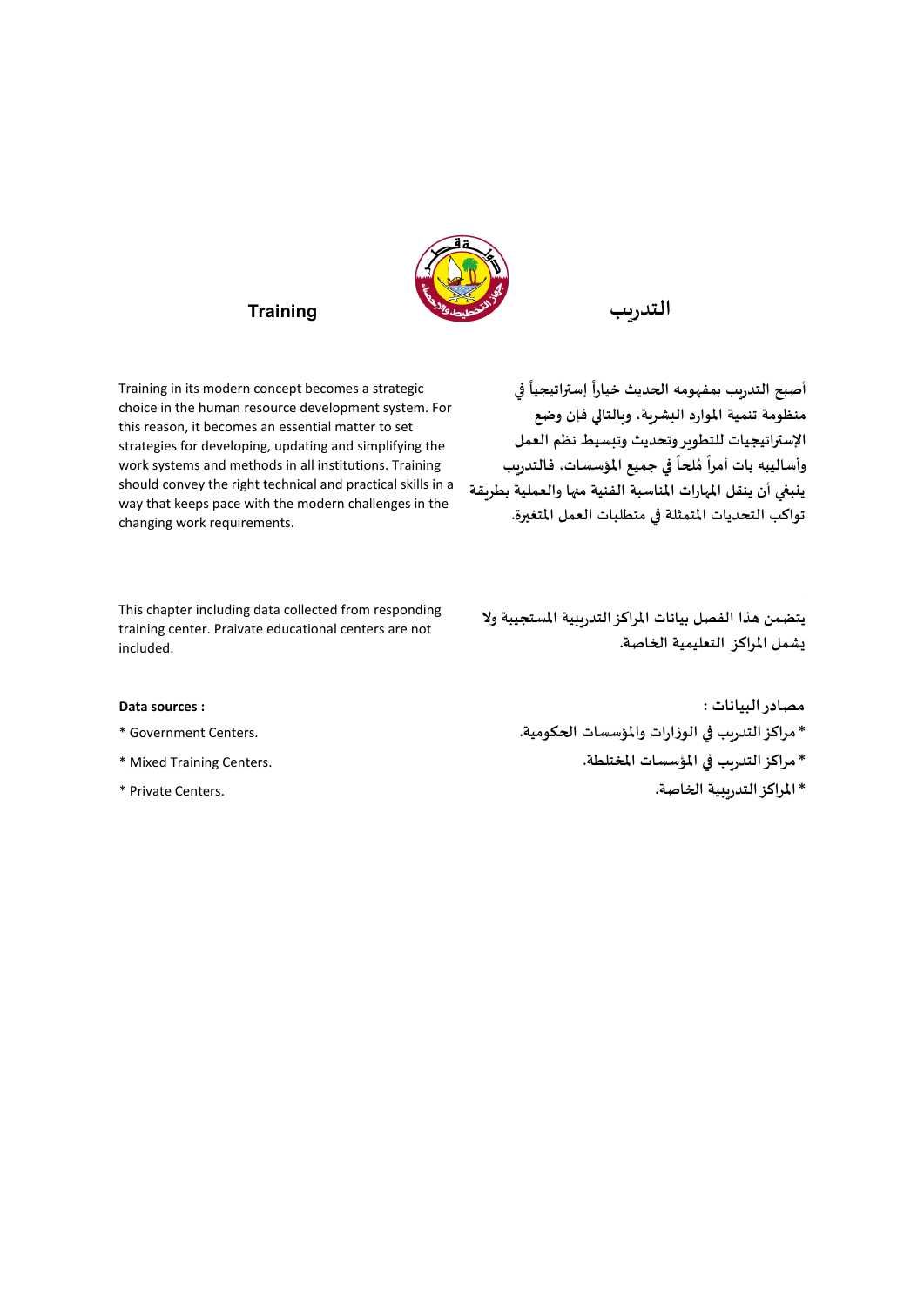# **المتدربون حسب الجنسية والنوع وجھة التدريب**

**٢٠٢٠**

**TRAINEES BY NATIONALITY, GENDER & TRAINING AGENCY**

**2020**

**ذكور Malesإناث Femalesذكور Malesإناث Femalesذكور Malesإناث Femalesالمجموع Totalذكور Males إناث Females المجموع Totalوزارات ومؤسسات حكومية** 18,050 22,398 194,685 143,981 **212,735 166,379 379,114** <sup>15</sup> 1,609 <sup>536</sup> <sup>267</sup> **<sup>803</sup> Corporations & Ministries .Govt Corporation & Establishments Mixed مؤسسات وشركات مختلطة** 5,069 1,947 14,436 1,178 **19,505 3,125 22,630** <sup>8</sup> 1,082 <sup>178</sup> <sup>23</sup> **<sup>201</sup> مراكز التدريب الخاصة** <sup>561</sup> <sup>750</sup> 2,716 1,621 **3,277 2,371 5,648** <sup>36</sup> <sup>268</sup> <sup>158</sup> <sup>91</sup> **<sup>249</sup> Centers Training Private المجموع 23,680 25,095 211,837 146,780 235,517 171,875 407,392 <sup>59</sup> 2,959 <sup>872</sup> <sup>381</sup> 1,253 Total المجموع Total عدد المدربين الجنسية Nationality No. of Trainersعدد المراكز No.of Centers عددالبرامج التدريبية No.of Training programs Training Agency جھة التدريب قطريون Qataris غيرقطريين Non-Qataris**

**جدول رقم (<sup>٩٥</sup>) (95) .No Table**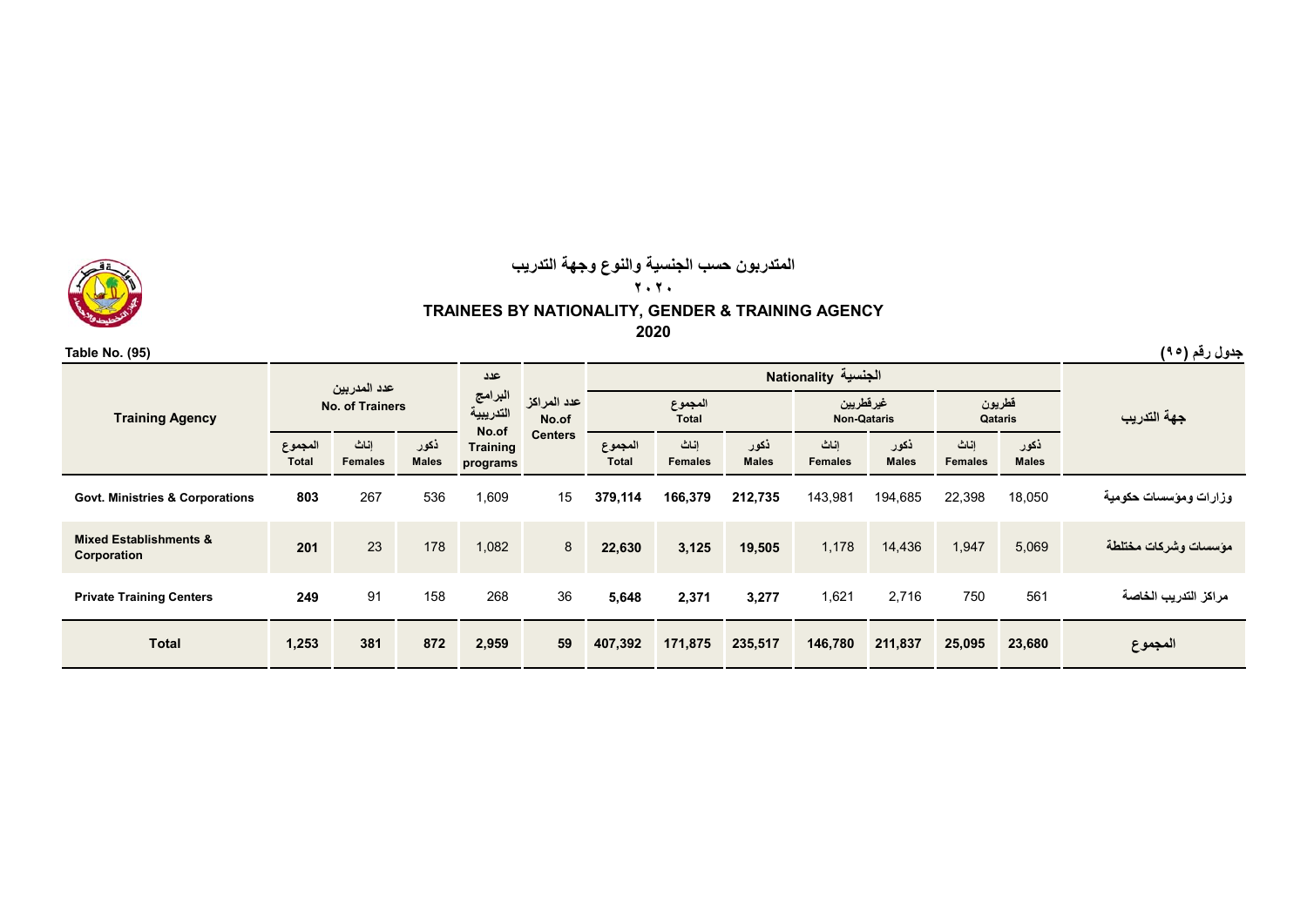

## **المتدربون حسب النوع وجھة التدريب TRAINEES BY GENDER &TRAINING AGENCY2020**

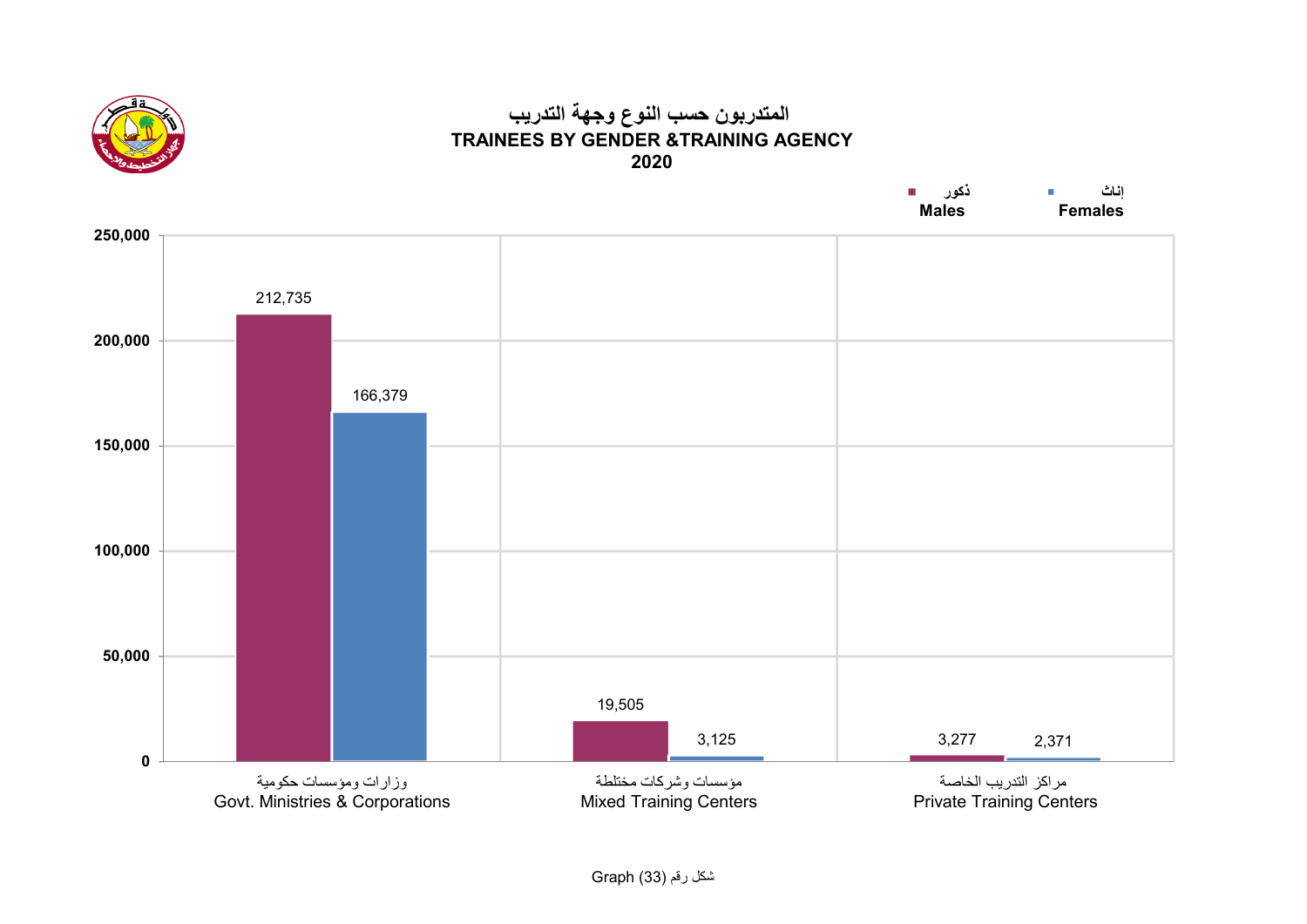

## **المتدربون في المراكز التدريبية حسب جھة التدريب والنوع وفئات العمر**

**٢٠٢٠**

#### **TRAINEES AT THE TRAINING CENTERS BY TRAINING AGENCY, GENDER AND AGE GROUPS**

**2020**

| Table No. (96)    |                         |                                     |                      |                         |                                                         |                      |                         |                                                          |                      |                         |                                          |                      | جدول رقم (٩٦)                     |
|-------------------|-------------------------|-------------------------------------|----------------------|-------------------------|---------------------------------------------------------|----------------------|-------------------------|----------------------------------------------------------|----------------------|-------------------------|------------------------------------------|----------------------|-----------------------------------|
| <b>Age Groups</b> |                         | المجموع العام<br><b>Grand Total</b> |                      |                         | مراكز التدريب الخاصة<br><b>Private Training Centers</b> |                      |                         | مراكز المؤسسات المختلطة<br><b>Mixed Training Centers</b> |                      |                         | مراكز حكومية<br><b>Govt.Corporations</b> | فئات العمر           |                                   |
| (In Years)        | المجموع<br><b>Total</b> | اناث<br><b>Females</b>              | ذكور<br><b>Males</b> | المجموع<br><b>Total</b> | اناث<br><b>Females</b>                                  | ذكور<br><b>Males</b> | المجموع<br><b>Total</b> | اناث<br><b>Females</b>                                   | ذكور<br><b>Males</b> | المجموع<br><b>Total</b> | إناث<br><b>Females</b>                   | ذكور<br><b>Males</b> | (بالسنوات)                        |
| Less than 18 *    | 486                     | 224                                 | 262                  | 156                     | 81                                                      | 75                   | 330                     | 143                                                      | 187                  | 0                       | 0                                        | $\mathsf{O}$         | أقل من ۱۸ *                       |
| $18 - 24$         | 16,700                  | 9,115                               | 7,585                | 1,158                   | 477                                                     | 681                  | 854                     | 179                                                      | 675                  | 14,688                  | 8,459                                    | 6,229                | $Y_{\epsilon}$ $\sim$ 1 $\Lambda$ |
| $25 - 39$         | 291,845                 | 140,410                             | 151,435              | 3,273                   | 1,317                                                   | 1,956                | 8,831                   | 1,855                                                    | 6,976                | 279,741                 | 137,238                                  | 142,503              | $T9 - 70$                         |
| $40+$             | 98,361                  | 22,126                              | 76,235               | 1,061                   | 496                                                     | 565                  | 12,615                  | 948                                                      | 11,667               | 84,685                  | 20,682                                   | 64,003               | $+5$ .                            |
| <b>Total</b>      | 407,392                 | 171,875                             | 235,517              | 5,648                   | 2,371                                                   | 3,277                | 22,630                  | 3,125                                                    | 19,505               | 379,114                 | 166,379                                  | 212,735              | المجموع                           |

\* المتدربون في هذه الفئة العمرية (أقل من ١٨) ليسوا من فئة العاملين employees و trainess in the categoray (Less than 18) are not part of employees \* المتدربون في هذه الفئة العمرية (أقل من ١٨) ليسوا من فئة العاملين لسبب الم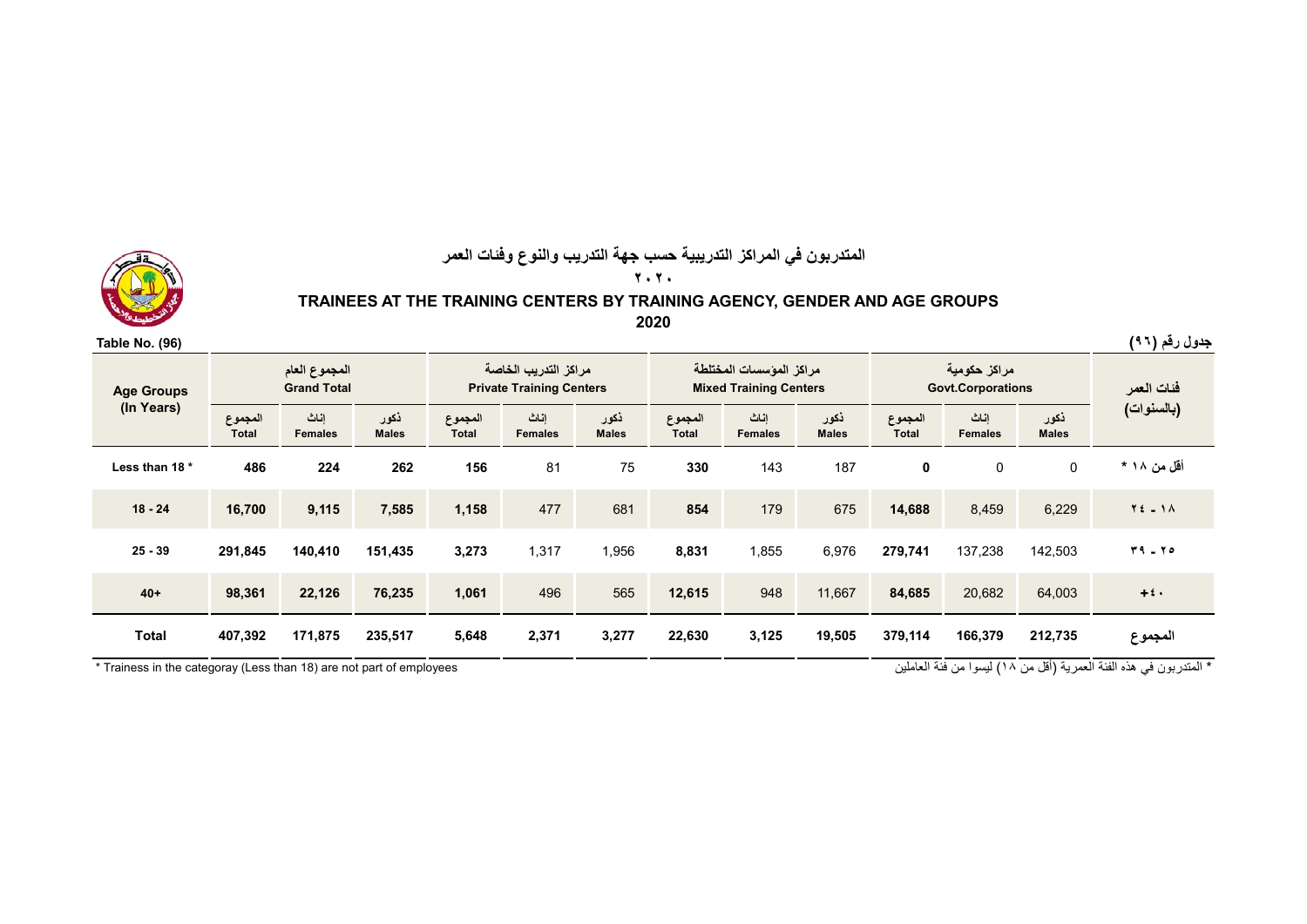**المتدربون في المراكز التدريبية الحكومية والمختلطة والخاصة حسب الجنسية والنوع ومجال التدريب**

**٢٠٢٠**

### **TRAINEES AT THE GOVERNMENTAL,MIXED AND PRIVATE TRAINING CENTERS BY NATIONALITY, GENDER AND FIELD OF TRAINING**

**2020**

| <b>Field of Training</b>                        |                         | المجموع العام<br><b>Grand Total</b> |                      |                         | غيرقطريين<br><b>Non-Qataris</b> |                      |                         | قطريون<br>Qataris      |                      | مجال التدريب                       |
|-------------------------------------------------|-------------------------|-------------------------------------|----------------------|-------------------------|---------------------------------|----------------------|-------------------------|------------------------|----------------------|------------------------------------|
|                                                 | المجموع<br><b>Total</b> | إناث<br><b>Females</b>              | ذكور<br><b>Males</b> | المجموع<br><b>Total</b> | إناث<br><b>Females</b>          | ذكور<br><b>Males</b> | المجموع<br><b>Total</b> | إناث<br><b>Females</b> | ذكور<br><b>Males</b> |                                    |
| <b>Administritive</b>                           | 55,921                  | 25,657                              | 30,264               | 35,649                  | 14,199                          | 21,450               | 20,272                  | 11,458                 | 8,814                | الإداري                            |
| Leadership and supervision                      | 3,732                   | 1,813                               | 1,919                | 834                     | 267                             | 567                  | 2,898                   | 1,546                  | 1,352                | الاشراف والقيادة                   |
| <b>Foreign languages</b>                        | 2,024                   | 1,128                               | 896                  | 1,169                   | 569                             | 600                  | 855                     | 559                    | 296                  | لغات أجنبية                        |
| <b>Computer and information technology</b>      | 33,538                  | 11,599                              | 21,939               | 29,104                  | 8,994                           | 20,110               | 4,434                   | 2,605                  | 1,829                | تكنولوجيا الحاسب الالى والمعلومات  |
| <b>Electronics and Communication Technology</b> | 4,857                   | 1,654                               | 3,203                | 3,054                   | 643                             | 2,411                | 1,803                   | 1,011                  | 792                  | تكنولوجيا الالكتر ونيات والاتصالات |
| Law                                             | 8,990                   | 3,645                               | 5,345                | 5,492                   | 2,116                           | 3,376                | 3,498                   | 1,529                  | 1,969                | القانون                            |
| <b>Training of teachers</b>                     | 6,213                   | 4,136                               | 2,077                | 4,547                   | 2,567                           | 1,980                | 1,666                   | 1,569                  | 97                   | تدريب المعلمين                     |
| Air transport and related operations            | 89,126                  | 54,073                              | 35,053               | 88,456                  | 53,905                          | 34,551               | 670                     | 168                    | 502                  | النقل الجوى والعمليات المرتبطة بها |
| Oil & Gas                                       | 10,362                  | 262                                 | 10,100               | 8,042                   | 112                             | 7,930                | 2,320                   | 150                    | 2,170                | النفط والغاز                       |
| <b>Mining</b>                                   | 862                     | 19                                  | 843                  | 836                     | 11                              | 825                  | 26                      | 8                      | 18                   | التعدين                            |
| <b>Electricity and water</b>                    | 940                     | 47                                  | 893                  | 484                     | $\mathbf{1}$                    | 483                  | 456                     | 46                     | 410                  | الكهرباء والماء                    |
| <b>Financial and banking operations</b>         | 2,890                   | 1,110                               | 1,780                | 1,532                   | 476                             | 1,056                | 1,358                   | 634                    | 724                  | العمليات المالية و المصرفية        |
| <b>Occupational Safety and Security</b>         | 146,851                 | 48,742                              | 98,109               | 141,333                 | 46,177                          | 95,156               | 5,518                   | 2,565                  | 2,953                | الأمن والسلامة المهنية             |
| <b>Media and Journalist Training</b>            | 3,168                   | 1,191                               | 1,977                | 1,027                   | 368                             | 659                  | 2,141                   | 823                    | 1,318                | تدريب إعلامي وصحفي                 |
| <b>Health training</b>                          | 37,277                  | 16,513                              | 20,764               | 36,730                  | 16,229                          | 20,501               | 547                     | 284                    | 263                  | التدريب الصحى                      |
| The environment                                 | 343                     | 158                                 | 185                  | 209                     | 104                             | 105                  | 134                     | 54                     | 80                   | البيئة                             |
| <b>Other (Scientific young)</b>                 | 298                     | 128                                 | 170                  | 119                     | 42                              | 77                   | 179                     | 86                     | 93                   | أخرى (علمية صغار السن)             |
| <b>Total</b>                                    | 407,392                 | 171,875                             | 235,517              | 358,617                 | 146,780                         | 211,837              | 48,775                  | 25,095                 | 23,680               | المجموع                            |



**جدول رقم (<sup>٩٧</sup>) (97) .No Table**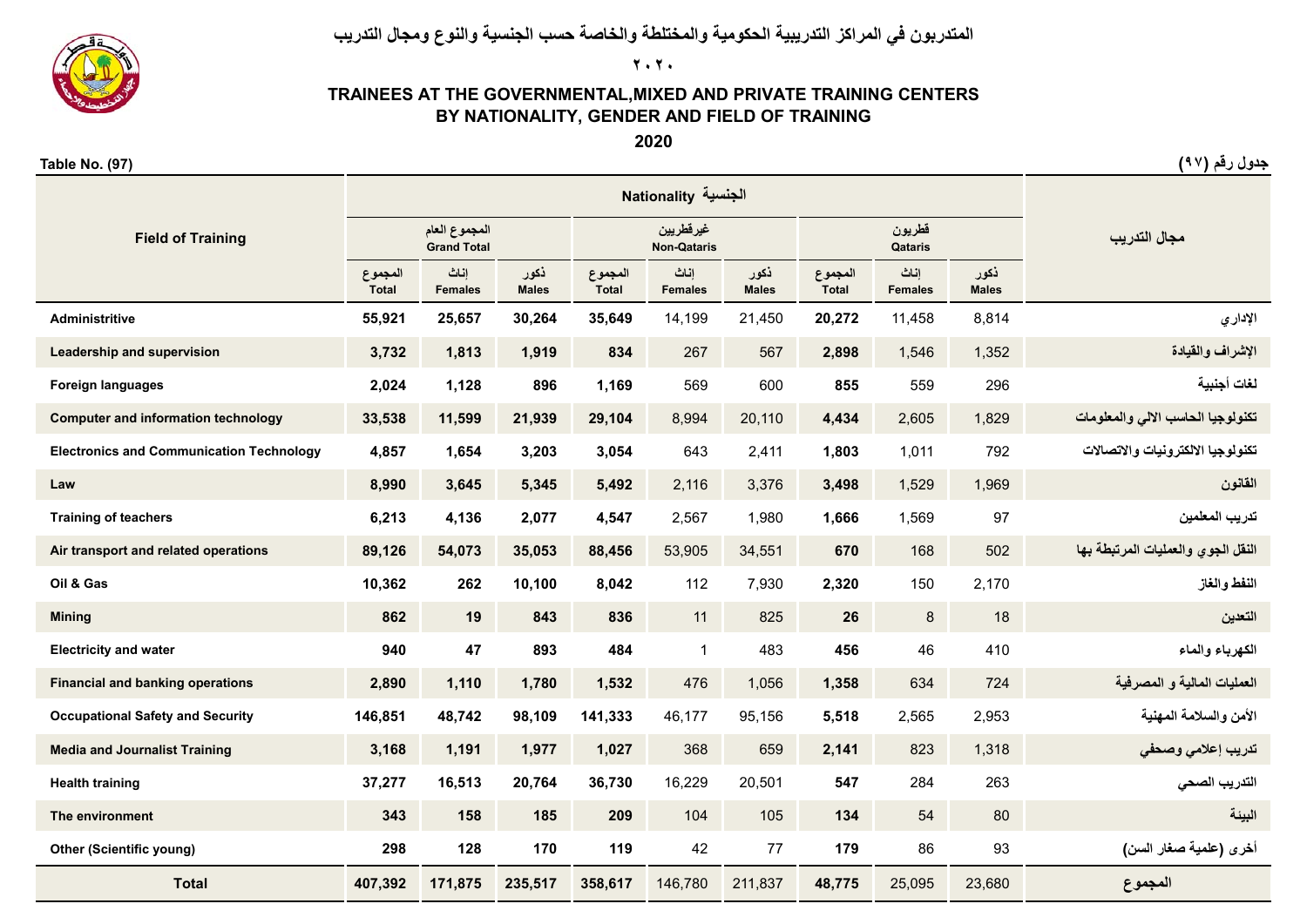## **المتدربون في المراكز التدريبية الحكومية والمختلطة حسب الجنسية والنوع ومجال التدريب ٢٠٢٠**



### **TRAINEES AT THE GOVERNMENTAL AND MIXED TRAINING CENTERS BY NATIONALITY, GENDER AND FIELD OF TRAINING**

**2020**

**جدول رقم (<sup>٩٨</sup>) (98) .No Table**

| <b>Field of Training</b>                        |                         | المجموع العام<br><b>Grand Total</b> |                      |                         | غيرقطريين<br><b>Non-Qataris</b> |                      |                  | قطريون<br>Qataris      |                      | مجال التدريب                       |
|-------------------------------------------------|-------------------------|-------------------------------------|----------------------|-------------------------|---------------------------------|----------------------|------------------|------------------------|----------------------|------------------------------------|
|                                                 | المجموع<br><b>Total</b> | إناث<br><b>Females</b>              | ذكور<br><b>Males</b> | المجموع<br><b>Total</b> | إناث<br><b>Females</b>          | ذكور<br><b>Males</b> | المجموع<br>Total | اناث<br><b>Females</b> | ذكور<br><b>Males</b> |                                    |
| <b>Administritive</b>                           | 52,425                  | 24,147                              | 28,278               | 32,956                  | 13,202                          | 19,754               | 19,469           | 10,945                 | 8,524                | الإداري                            |
| Leadership and supervision                      | 3,732                   | 1,813                               | 1,919                | 834                     | 267                             | 567                  | 2,898            | 1,546                  | 1,352                | الإشراف والقيادة                   |
| <b>Foreign languages</b>                        | 1,122                   | 731                                 | 391                  | 648                     | 344                             | 304                  | 474              | 387                    | 87                   | لغات أجنبية                        |
| <b>Computer and information technology</b>      | 32,288                  | 11,135                              | 21,153               | 27,981                  | 8,595                           | 19,386               | 4,307            | 2,540                  | 1,767                | تكنولوجيا الحاسب الالى والمعلومات  |
| <b>Electronics and Communication Technology</b> | 4,857                   | 1,654                               | 3,203                | 3,054                   | 643                             | 2,411                | 1,803            | 1,011                  | 792                  | تكنولوجيا الالكتر ونيات والاتصالات |
| Law                                             | 8,990                   | 3,645                               | 5,345                | 5,492                   | 2,116                           | 3,376                | 3,498            | 1,529                  | 1,969                | القانون                            |
| <b>Training of teachers</b>                     | 6,213                   | 4,136                               | 2,077                | 4,547                   | 2,567                           | 1,980                | 1,666            | 1,569                  | 97                   | تدريب المعلمين                     |
| Air transport and related operations            | 89,126                  | 54,073                              | 35,053               | 88,456                  | 53,905                          | 34,551               | 670              | 168                    | 502                  | النقل الجوى والعمليات المرتبطة بها |
| Oil & Gas                                       | 10,362                  | 262                                 | 10,100               | 8,042                   | 112                             | 7,930                | 2,320            | 150                    | 2,170                | النفط والغاز                       |
| <b>Mining</b>                                   | 862                     | 19                                  | 843                  | 836                     | 11                              | 825                  | 26               | $\bf 8$                | 18                   | التعدين                            |
| <b>Electricity and water</b>                    | 940                     | 47                                  | 893                  | 484                     | 1                               | 483                  | 456              | 46                     | 410                  | الكهرباء والماء                    |
| <b>Financial and banking operations</b>         | 2,890                   | 1,110                               | 1,780                | 1,532                   | 476                             | 1,056                | 1,358            | 634                    | 724                  | لعمليات المالية و المصر فية        |
| <b>Occupational Safety and Security</b>         | 146,851                 | 48,742                              | 98,109               | 141,333                 | 46,177                          | 95,156               | 5,518            | 2,565                  | 2,953                | الأمن والسلامة المهنية             |
| <b>Media and Journalist Training</b>            | 3,168                   | 1,191                               | 1,977                | 1,027                   | 368                             | 659                  | 2,141            | 823                    | 1,318                | تدريب إعلامى وصحفى                 |
| <b>Health training</b>                          | 37,277                  | 16,513                              | 20,764               | 36,730                  | 16,229                          | 20,501               | 547              | 284                    | 263                  | التدريب الصحى                      |
| The environment                                 | 343                     | 158                                 | 185                  | 209                     | 104                             | 105                  | 134              | 54                     | 80                   | البيئة                             |
| <b>Other (Scientific young)</b>                 | 298                     | 128                                 | 170                  | 119                     | 42                              | 77                   | 179              | 86                     | 93                   | أخرى (علمية صغار السن)             |
| <b>Total</b>                                    | 401,744                 | 169,504                             | 232,240              | 354,280                 | 145,159                         | 209,121              | 47,464           | 24,345                 | 23,119               | المجموع                            |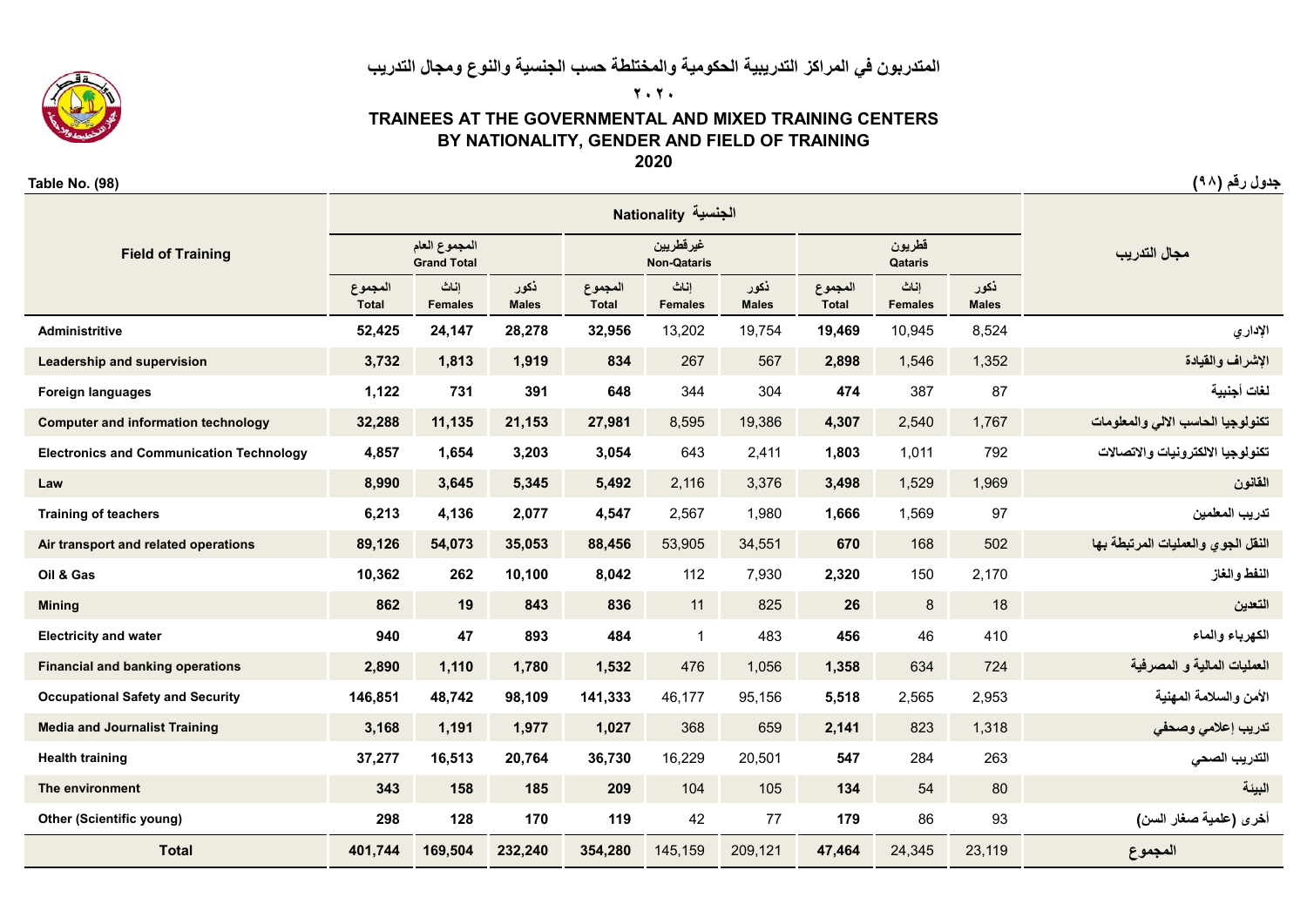

#### **المتدربون في المراكز التدريبية الحكومية والمختلطة حسب النوع وفترة التدريب ٢٠٢٠**

#### **TRAINEES AT THE GOVERNMENTAL AND MIXED TRAINING CENTERS BY GENDER AND DURATION OF TRAINING**

**2020**

| <b>Table No. (99)</b>             |                         |                                     |                      |                         |                                                          |                      |                         |                                          |                      | جدول رقم (٩٩)               |  |
|-----------------------------------|-------------------------|-------------------------------------|----------------------|-------------------------|----------------------------------------------------------|----------------------|-------------------------|------------------------------------------|----------------------|-----------------------------|--|
| <b>Duration of Training</b>       |                         | المجموع العام<br><b>Grand Total</b> |                      |                         | مراكز المؤسسات المختلطة<br><b>Mixed Training Centers</b> |                      |                         | مراكز حكومية<br><b>Govt.Corporations</b> |                      | فترة التدريب                |  |
|                                   | المجموع<br><b>Total</b> | اناث<br><b>Females</b>              | ذكور<br><b>Males</b> | المجموع<br><b>Total</b> | إناث<br><b>Females</b>                                   | ذكور<br><b>Males</b> | المجموع<br><b>Total</b> | إناث<br><b>Females</b>                   | ذكور<br><b>Males</b> |                             |  |
| Less then a month                 | 399,735                 | 168,081                             | 231,654              | 22,537                  | 3,058                                                    | 19,479               | 377,198                 | 165,023                                  | 212,175              | أقل من شهر                  |  |
| A month and less than 2 months    | 1,548                   | 1,121                               | 427                  | 93                      | 67                                                       | 26                   | 1,455                   | 1,054                                    | 401                  | شهر وأقل من شهرين           |  |
| Tow months and less than 3 months | 334                     | 226                                 | 108                  | 0                       | 0                                                        | $\mathbf 0$          | 334                     | 226                                      | 108                  | شهرين إلى أقل من ثلاثة أشهر |  |
| Three months and more             | 127                     | 76                                  | 51                   | $\mathbf{0}$            | $\mathbf{0}$                                             | $\overline{0}$       | 127                     | 76                                       | 51                   | ثلاثة أشهر فأكثر            |  |
| <b>Total</b>                      | 401,744                 | 169,504                             | 232,240              | 22,630                  | 3,125                                                    | 19,505               | 379,114                 | 166,379                                  | 212,735              | المجموع                     |  |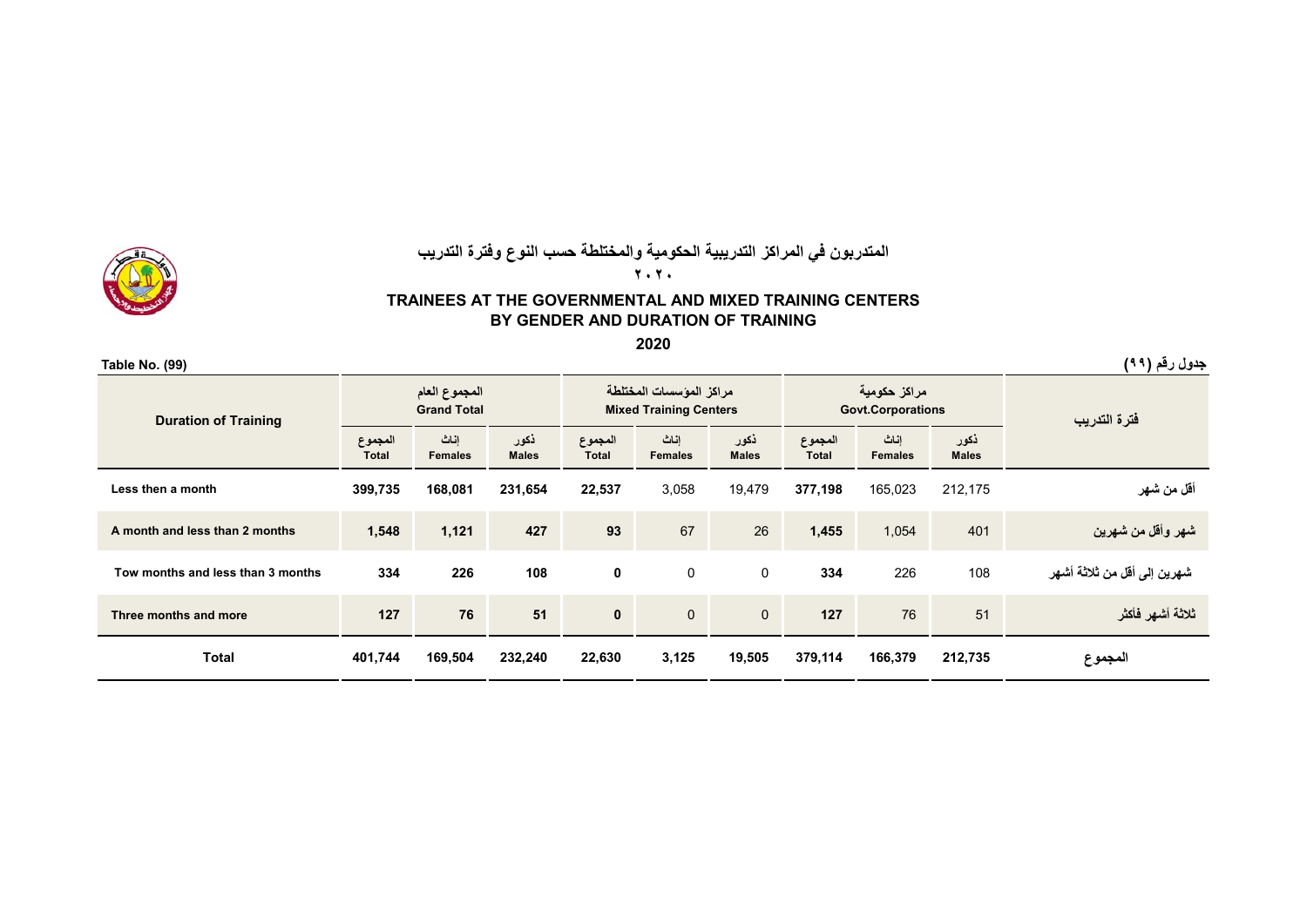

## **المتدربون في المراكز التدريبية الخاصة حسب الحالة التعليمية والنوع والجنسية وفئات العمر**

**٢٠٢٠**

## **TRAINEES AT THE PRIVATE TRAINING CENTERS BY EDUCATIONAL STATUS, GENDER, NATIONALITY AND AGE GROUPS**

**2020**

| <b>Table No. (100)</b>          |                    |                         |                                     |                      |                                      |                      |                            |                      |                           |                      |                                            |                      |            | جدول رقم (۱۰۰)                |
|---------------------------------|--------------------|-------------------------|-------------------------------------|----------------------|--------------------------------------|----------------------|----------------------------|----------------------|---------------------------|----------------------|--------------------------------------------|----------------------|------------|-------------------------------|
|                                 |                    |                         |                                     |                      |                                      |                      |                            |                      |                           |                      |                                            |                      |            |                               |
| <b>Age Gourps</b><br>(In years) | <b>Nationality</b> |                         | المجموع العام<br><b>Grand Total</b> |                      | دراسات عليا<br><b>Higher Studies</b> |                      | جامعى<br><b>University</b> |                      | ثانوي<br><b>Secandary</b> |                      | أقل من ثانوي<br><b>Less than Secandary</b> |                      | الجنسية    | فئات العمر<br>(بالسنوات)      |
|                                 |                    | المجموع<br><b>Total</b> | إناث<br><b>Females</b>              | ذكور<br><b>Males</b> | إناث<br><b>Females</b>               | ذكور<br><b>Males</b> | إناث<br><b>Females</b>     | نكور<br><b>Males</b> | اناث<br><b>Females</b>    | ذكور<br><b>Males</b> | اناث<br><b>Females</b>                     | نكور<br><b>Males</b> |            |                               |
| Less than 18                    | Qataris            | 70                      | 36                                  | 34                   | 0                                    | $\pmb{0}$            | $\pmb{0}$                  | $\pmb{0}$            | $\pmb{0}$                 | $\mathbf 0$          | 36                                         | 34                   | قطريون     | أقل من ۱۸                     |
|                                 | Non-Qataris        | 86                      | 45                                  | 41                   | 0                                    | $\pmb{0}$            | $\pmb{0}$                  | $\pmb{0}$            | $\overline{7}$            | 12                   | 38                                         | 29                   | غير قطريين |                               |
|                                 | Qataris            | 141                     | 75                                  | 66                   | $\pmb{0}$                            | $\mathbf{0}$         | 13                         | $\overline{7}$       | 61                        | 55                   | 1                                          | $\overline{4}$       | قطريون     | $Y \Leftrightarrow -1 \wedge$ |
| $18 - 24$                       | Non-Qataris        | 1,017                   | 402                                 | 615                  | $\mathbf{1}$                         | $\mathbf{0}$         | 91                         | 148                  | 295                       | 414                  | 15                                         | 53                   | غير قطريين |                               |
|                                 | Qataris            | 849                     | 497                                 | 352                  | 39                                   | 31                   | 360                        | 248                  | 95                        | 70                   | $\mathbf{3}$                               | 3                    | قطريون     |                               |
| $25 - 39$                       | Non-Qataris        | 2,424                   | 820                                 | 1,604                | 45                                   | 102                  | 512                        | 961                  | 258                       | 499                  | 5                                          | 42                   | غير قطريين | $19 - 70$                     |
| $40+$                           | Qataris            | 251                     | 142                                 | 109                  | 52                                   | 50                   | 74                         | 54                   | 16                        | $\overline{5}$       | $\overline{0}$                             | $\overline{0}$       | قطريون     |                               |
|                                 | Non-Qataris        | 810                     | 354                                 | 456                  | 51                                   | 46                   | 186                        | 275                  | 116                       | 132                  | $\mathbf{1}$                               | $\mathbf{3}$         | غير قطريين | $+2$ .                        |
|                                 | Qataris            | 1,311                   | 750                                 | 561                  | 91                                   | 81                   | 447                        | 309                  | 172                       | 130                  | 40                                         | 41                   | قطريون     |                               |
| <b>Total</b>                    | <b>Non-Qataris</b> | 4,337                   | 1,621                               | 2,716                | 97                                   | 148                  | 789                        | 1,384                | 676                       | 1,057                | 59                                         | 127                  | غيرقطريين  | المجموع                       |
|                                 | <b>Total</b>       | 5,648                   | 2,371                               | 3,277                | 188                                  | 229                  | 1,236                      | 1,693                | 848                       | 1,187                | 99                                         | 168                  | المجموع    |                               |

( - ) Condition Not Applicable.

( - ) الحالة التنطبق.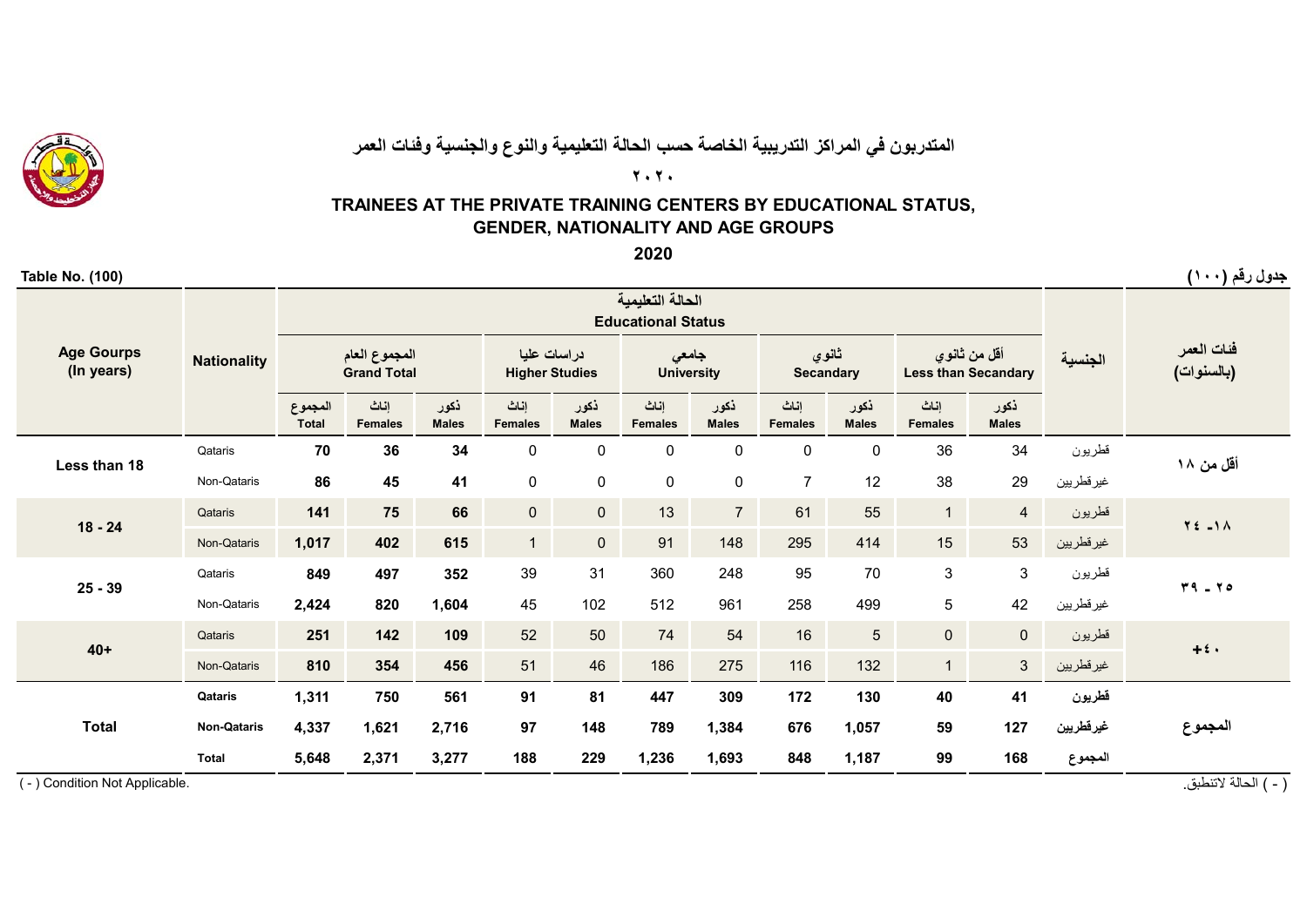

## **٢٠٢٠**المتدربون من فئة العاملين الذين تلقوا التدريب في المراكز التدريبية الخاصة حسب الحالة التعليمية والنوع والجنسية وفئات العمر

### **EMPLOYEE TRAINEES WHO RECEIVED TRAINING AT PRIVATE TRAINING CENTERS, BY EDUCATIONAL STATUS, GENDER, NATIONALITY AND AGE GROUP**

**2020**

| Table No. (101)                 |                    |                         |                                     |                          |                                      |                      |                            |                      |                        |                           |                                            |                      |            | جدول رقم (١٠١)           |
|---------------------------------|--------------------|-------------------------|-------------------------------------|--------------------------|--------------------------------------|----------------------|----------------------------|----------------------|------------------------|---------------------------|--------------------------------------------|----------------------|------------|--------------------------|
|                                 |                    |                         |                                     |                          |                                      |                      |                            |                      |                        |                           |                                            |                      |            |                          |
| <b>Age Gourps</b><br>(In years) | <b>Nationality</b> |                         | المجموع العام<br><b>Grand Total</b> |                          | دراسات عليا<br><b>Higher Studies</b> |                      | جامعي<br><b>University</b> |                      |                        | ثانوي<br><b>Secandary</b> | أقل من ثانوي<br><b>Less than Secandary</b> |                      | الجنسية    | فئات العمر<br>(بالسنوات) |
|                                 |                    | المجموع<br><b>Total</b> | إناث<br><b>Females</b>              | نكور<br><b>Males</b>     | اناث<br><b>Females</b>               | ذكور<br><b>Males</b> | اناث<br><b>Females</b>     | نكور<br><b>Males</b> | اناث<br><b>Females</b> | ذكور<br><b>Males</b>      | اناث<br><b>Females</b>                     | نكور<br><b>Males</b> |            |                          |
| Less than 18                    | Qataris            | -                       |                                     |                          |                                      |                      |                            |                      |                        |                           |                                            |                      | قطريون     | أقل من ۱۸                |
|                                 | Non-Qataris        | $\qquad \qquad =$       | $\overline{\phantom{a}}$            | $\overline{\phantom{a}}$ | $\qquad \qquad \qquad$               |                      |                            |                      |                        |                           | $\qquad \qquad -$                          |                      | غير قطريين |                          |
|                                 | Qataris            | 58                      | 28                                  | 30                       | $\mathsf{O}\xspace$                  | $\overline{0}$       | $\overline{0}$             | $\mathbf{1}$         | 28                     | 29                        | $\mathbf 0$                                | $\overline{0}$       | قطريون     | $Y = -1A$                |
| $18 - 24$                       | Non-Qataris        | 477                     | 168                                 | 309                      | $\mathsf{O}\xspace$                  | $\mathbf{0}$         | 49                         | 107                  | 109                    | 165                       | 10 <sup>1</sup>                            | 37                   | غير قطريين |                          |
|                                 | Qataris            | 675                     | 403                                 | 272                      | 18                                   | 18                   | 316                        | 209                  | 69                     | 45                        | $\mathsf{O}\xspace$                        | 0                    | قطريون     |                          |
| $25 - 39$                       | Non-Qataris        | 1,865                   | 642                                 | 1,223                    | 44                                   | 99                   | 435                        | 769                  | 161                    | 327                       | $\overline{2}$                             | 28                   | غير قطريين | $T9 - Y0$                |
|                                 | Qataris            | 175                     | 103                                 | 72                       | 25                                   | 21                   | 70                         | 50                   | 8                      | $\mathbf{1}$              | $\mathbf{0}$                               | $\overline{0}$       | قطريون     |                          |
| $40+$                           | Non-Qataris        | 609                     | 230                                 | 379                      | 31                                   | 43                   | 134                        | 225                  | 65                     | 111                       | $\mathsf{O}\xspace$                        | $\overline{0}$       | غير قطريين | $+i$                     |
|                                 | Qataris            | 908                     | 534                                 | 374                      | 43                                   | 39                   | 386                        | 260                  | 105                    | 75                        | 0                                          | 0                    | قطريون     |                          |
| <b>Total</b>                    | <b>Non-Qataris</b> | 2,951                   | 1,040                               | 1,911                    | 75                                   | 142                  | 618                        | 1,101                | 335                    | 603                       | 12                                         | 65                   | غيرقطريين  | المجموع                  |
|                                 | <b>Total</b>       | 3,859                   | 1,574                               | 2,285                    | 118                                  | 181                  | 1,004                      | 1,361                | 440                    | 678                       | 12                                         | 65                   | المجموع    |                          |

( - ) Condition Not Applicable.

( - ) الحالة التنطبق.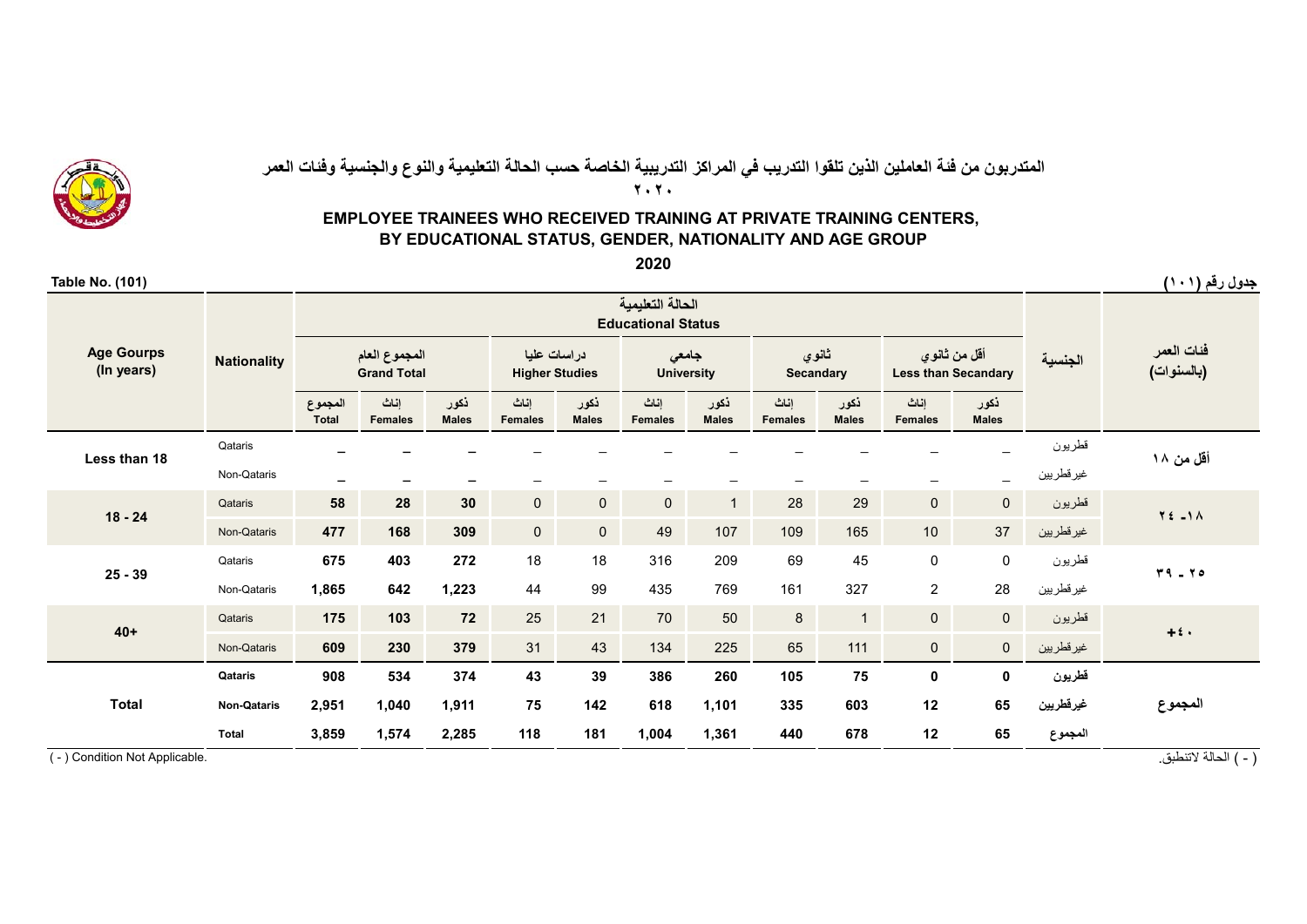

# المتدربون من فئة غير العاملين الذين تلقوا التدريب في المراكز التدريبية الخاصة حسب الحالة التعليمية والنوع والجنسية وفئات العمر

**٢٠٢٠**

### **NON-EMPLOYEE TRAINEES WHO RECEIVED TRAINING AT PRIVATE TRAINING CENTERS, BY EDUCATIONAL STATUS, GENDER, NATIONALITY AND AGE GROUP**

**2020**

| <b>Table No. (102)</b>          |                    |                         |                                     |                      |                        |                                      |                                               |                            |                        |                           |                        |                                            |            | جدول رقم (۱۰۲)           |
|---------------------------------|--------------------|-------------------------|-------------------------------------|----------------------|------------------------|--------------------------------------|-----------------------------------------------|----------------------------|------------------------|---------------------------|------------------------|--------------------------------------------|------------|--------------------------|
|                                 |                    |                         |                                     |                      |                        |                                      | الحالة التعليمية<br><b>Educational Status</b> |                            |                        |                           |                        |                                            |            |                          |
| <b>Age Gourps</b><br>(In years) | <b>Nationality</b> |                         | المجموع العام<br><b>Grand Total</b> |                      |                        | دراسات عليا<br><b>Higher Studies</b> |                                               | جامعى<br><b>University</b> |                        | ثانوي<br><b>Secandary</b> |                        | أقل من ثانوي<br><b>Less than Secandary</b> | الجنسية    | فئات العمر<br>(بالسنوات) |
|                                 |                    | المجموع<br><b>Total</b> | إناث<br><b>Females</b>              | ذكور<br><b>Males</b> | إناث<br><b>Females</b> | نكور<br><b>Males</b>                 | إناث<br><b>Females</b>                        | ذكور<br><b>Males</b>       | إناث<br><b>Females</b> | نكور<br><b>Males</b>      | إناث<br><b>Females</b> | نكور<br><b>Males</b>                       |            |                          |
| Less than 18                    | Qataris            | 70                      | 36                                  | 34                   | 0                      | $\mathbf 0$                          | $\pmb{0}$                                     | $\pmb{0}$                  | 0                      | $\mathbf 0$               | 36                     | 34                                         | قطريون     | أقل من ۱۸                |
|                                 | Non-Qataris        | 86                      | 45                                  | 41                   | $\mathsf 0$            | $\mathsf 0$                          | $\mathsf{O}\xspace$                           | $\pmb{0}$                  | $\overline{7}$         | 12                        | 38                     | 29                                         | غير قطريين |                          |
|                                 | Qataris            | 83                      | 47                                  | 36                   | $\pmb{0}$              | $\mathsf{O}\xspace$                  | 13                                            | $6\phantom{1}$             | 33                     | 26                        | 1                      | $\overline{4}$                             | قطريون     | $Y \nleq -1 \wedge$      |
| $18 - 24$                       | Non-Qataris        | 540                     | 234                                 | 306                  | 1                      | $\mathsf{O}\xspace$                  | 42                                            | 41                         | 186                    | 249                       | $5\overline{)}$        | 16                                         | غير قطريين |                          |
|                                 | Qataris            | 174                     | 94                                  | 80                   | 21                     | 13                                   | 44                                            | 39                         | 26                     | 25                        | $\mathbf{3}$           | $\mathbf{3}$                               | قطريون     | $19 - 70$                |
| $25 - 39$                       | Non-Qataris        | 559                     | 178                                 | 381                  | $\overline{1}$         | $\mathsf 3$                          | 77                                            | 192                        | 97                     | 172                       | $\mathbf{3}$           | 14                                         | غير قطريين |                          |
|                                 | Qataris            | 76                      | 39                                  | 37                   | 27                     | 29                                   | $\overline{4}$                                | $\overline{4}$             | $\bf 8$                | $\overline{\mathbf{4}}$   | $\overline{0}$         | $\mathbf{0}$                               | قطريون     |                          |
| $40+$                           | Non-Qataris        | 201                     | 124                                 | 77                   | 20                     | $\mathbf{3}$                         | 52                                            | 50                         | 51                     | 21                        | $\mathbf{1}$           | 3                                          | غير قطريين | $+2$ .                   |
|                                 | Qataris            | 403                     | 216                                 | 187                  | 48                     | 42                                   | 61                                            | 49                         | 67                     | 55                        | 40                     | 41                                         | قطريون     |                          |
| <b>Total</b>                    | <b>Non-Qataris</b> | 1,386                   | 581                                 | 805                  | 22                     | $6\phantom{a}$                       | 171                                           | 283                        | 341                    | 454                       | 47                     | 62                                         | غيرقطريين  | المجموع                  |
|                                 | <b>Total</b>       | 1,789                   | 797                                 | 992                  | 70                     | 48                                   | 232                                           | 332                        | 408                    | 509                       | 87                     | 103                                        | المجموع    |                          |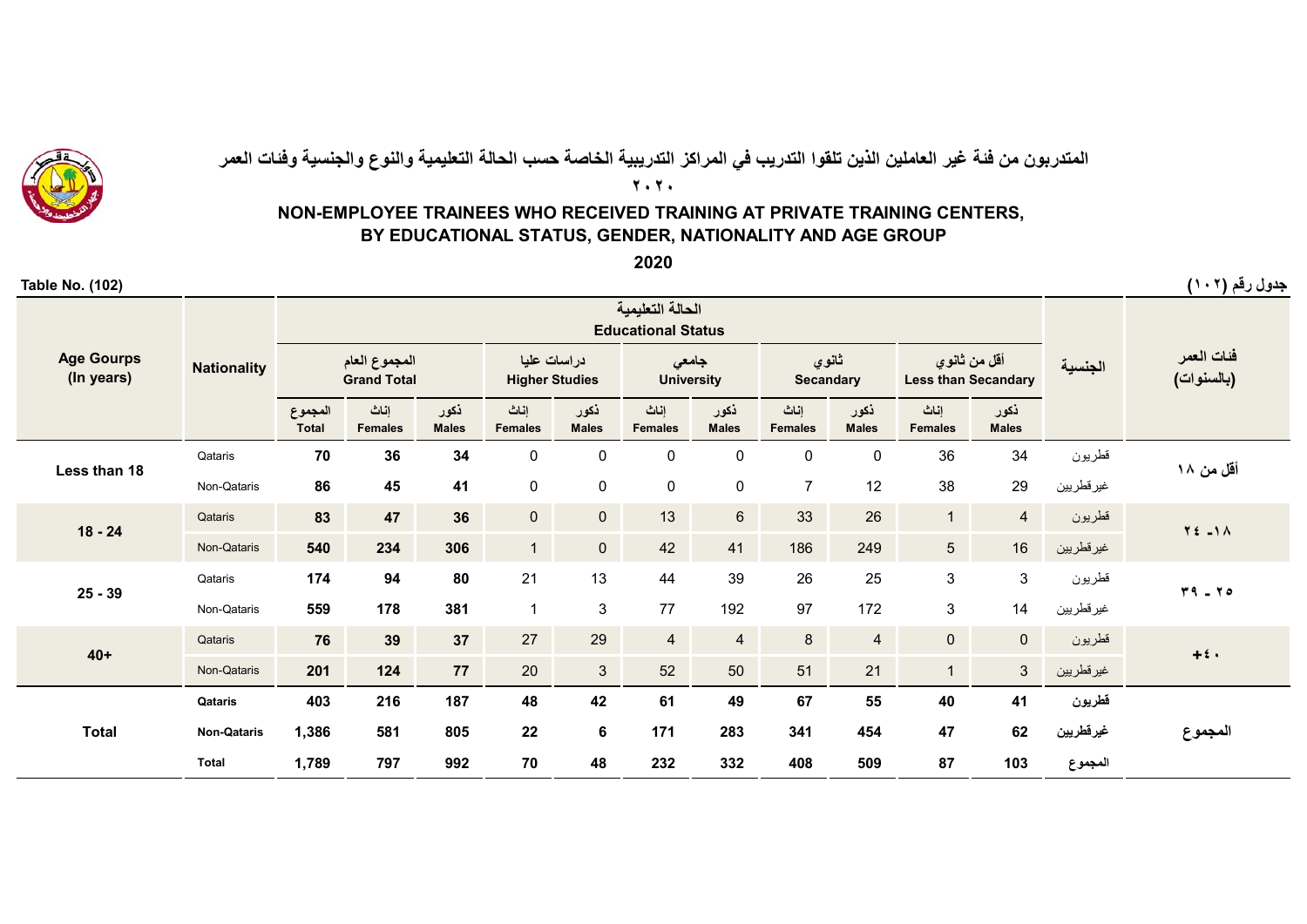

## **المتدربون في المراكز التدريبية الخاصة حسب الحالة العملية والنوع والجنسية ومجال التدريب ٢٠٢٠**

## **TRAINEES AT THE PRIVATE TRAINING CENTERS BY EMPLOYMENT STATUS, GENDER, NATIONALITY AND FIELD OF TRAINING**

**2020**

**جدول رقم (<sup>١٠٣</sup>) (103) .No Table**

|                          |                    |                         |                                     |                      |                         | <b>Employment Status</b>         |                      |                         |                            |                      |            |              |
|--------------------------|--------------------|-------------------------|-------------------------------------|----------------------|-------------------------|----------------------------------|----------------------|-------------------------|----------------------------|----------------------|------------|--------------|
| <b>Field of Training</b> | <b>Nationality</b> |                         | المجموع العام<br><b>Grand Total</b> |                      |                         | لا يعملون<br><b>Without Jobs</b> |                      |                         | يعملون<br><b>With Jobs</b> |                      | الجنسية    | مجال التدريب |
|                          |                    | المجموع<br><b>Total</b> | إناث<br><b>Females</b>              | نكور<br><b>Males</b> | المجموع<br><b>Total</b> | إناث<br><b>Females</b>           | ذكور<br><b>Males</b> | المجموع<br><b>Total</b> | إناث<br><b>Females</b>     | نكور<br><b>Males</b> |            |              |
| <b>Administration</b>    | Qataris            | 803                     | 513                                 | 290                  | 166                     | 94                               | 72                   | 637                     | 419                        | 218                  | قطريون     | الإدارة      |
|                          | Non-Qataris        | 2,693                   | 997                                 | 1,696                | 485                     | 239                              | 246                  | 2,208                   | 758                        | 1,450                | غير قطريين |              |
| <b>Computer</b>          | Qataris            | 127                     | 65                                  | 62                   | 44                      | 23                               | 21                   | 83                      | 42                         | 41                   | قطريون     | الحاسب الآلي |
|                          | Non-Qataris        | 1,123                   | 399                                 | 724                  | 657                     | 236                              | 421                  | 466                     | 163                        | 303                  | غير قطريين |              |
|                          | Qataris            | 381                     | 172                                 | 209                  | 193                     | 99                               | 94                   | 188                     | 73                         | 115                  | قطريون     | اللغات       |
| Languages                | Non-Qataris        | 521                     | 225                                 | 296                  | 244                     | 106                              | 138                  | 277                     | 119                        | 158                  | غير قطريين |              |
|                          | Qataris            | 1,311                   | 750                                 | 561                  | 403                     | 216                              | 187                  | 908                     | 534                        | 374                  | قطريون     |              |
| <b>Total</b>             | <b>Non-Qataris</b> | 4,337                   | 1,621                               | 2,716                | 1,386                   | 581                              | 805                  | 2,951                   | 1,040                      | 1,911                | غيرقطريين  | المجموع      |
|                          | <b>Total</b>       | 5,648                   | 2,371                               | 3,277                | 1,789                   | 797                              | 992                  | 3,859                   | 1,574                      | 2,285                | المجموع    |              |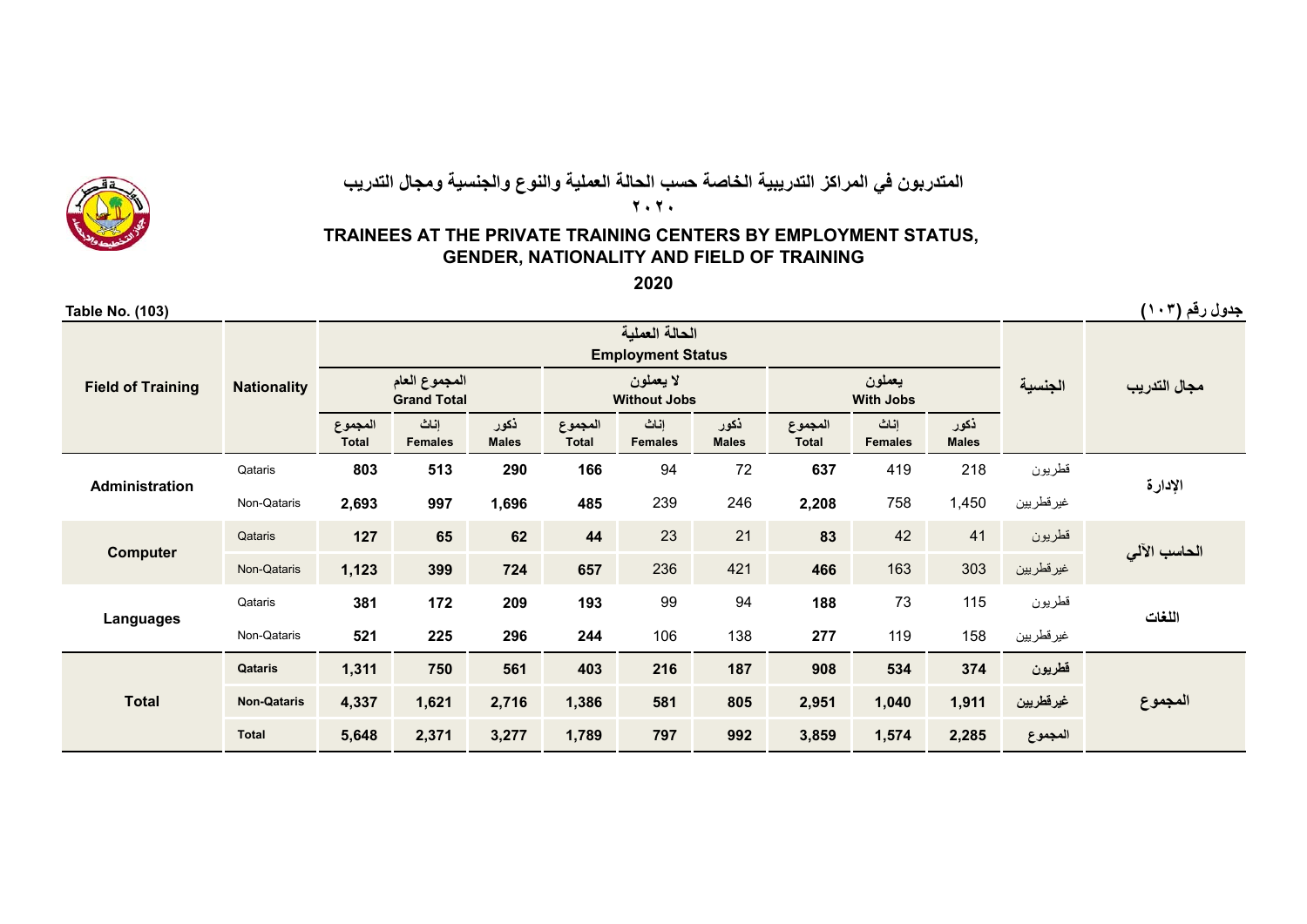

#### **المتدربون في المراكز التدريبية الخاصة حسب النوع والجنسية ومجال التدريب TRAINEES AT THE PRIVATE TRAINING CENTERS BY GENDER, NATIONALITY AND FIELD OF TRAININGذكور2020**

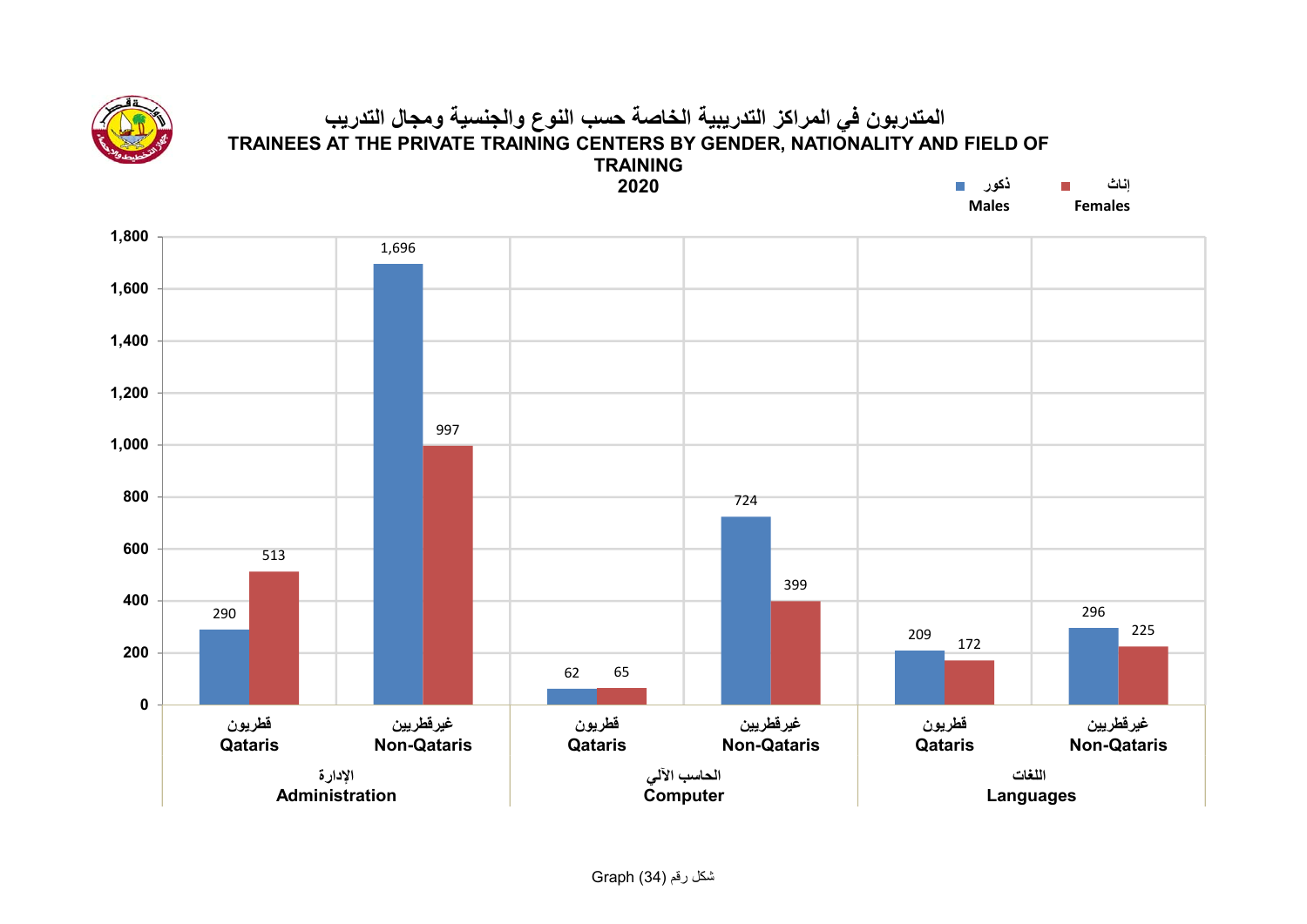

# **المتدربون في المراكز التدريبية الخاصة حسب مجال التدريب والنوع والجنسية وفئات العمر**

**٢٠٢٠**

## **TRAINEES AT THE PRIVATE TRAINING CENTERS BY FIELD OF TRAINING, GENDER, NATIONALITY AND AGE GROUPS**

**2020**

| <b>Table No. (104)</b> |                    |                         |                                     |                      |                            |                                          |                         |                      |                                  |                      |            | جدول رقم (١٠٤)     |
|------------------------|--------------------|-------------------------|-------------------------------------|----------------------|----------------------------|------------------------------------------|-------------------------|----------------------|----------------------------------|----------------------|------------|--------------------|
|                        |                    |                         |                                     |                      |                            | مجال التدريب<br><b>Field of Training</b> |                         |                      |                                  |                      |            |                    |
| <b>Age Gourps</b>      | <b>Nationality</b> |                         | المجموع العام<br><b>Grand Total</b> |                      | اللغات<br><b>Languages</b> |                                          | الحاسب الآلى            | <b>Computer</b>      | الإدارة<br><b>Administration</b> |                      | الجنسية    | فئات العمر         |
|                        |                    | المجموع<br><b>Total</b> | إناث<br><b>Females</b>              | ذكور<br><b>Males</b> | إناث<br><b>Females</b>     | نكور<br><b>Males</b>                     | إناث<br><b>Females</b>  | نكور<br><b>Males</b> | إناث<br><b>Females</b>           | ذكور<br><b>Males</b> |            |                    |
| Less than 18           | Qataris            | 70                      | 36                                  | 34                   | 15                         | 23                                       | $\mathbf 0$             | $\mathbf 0$          | 21                               | 11                   | قطريون     | أقل من ۱۸          |
|                        | Non-Qataris        | 86                      | 45                                  | 41                   | 31                         | 31                                       | 5                       | 10                   | $\boldsymbol{9}$                 | 0                    | غير قطريين |                    |
| $18 - 24$              | Qataris            | 141                     | 75                                  | 66                   | 28                         | 20                                       | 33                      | 40                   | 14                               | $6\phantom{a}$       | قطريون     | $Y \leq -1 \wedge$ |
|                        | Non-Qataris        | 1,017                   | 402                                 | 615                  | 48                         | 29                                       | 239                     | 339                  | 115                              | 247                  | غير قطريين |                    |
| $25 - 39$              | Qataris            | 849                     | 497                                 | 352                  | 115                        | 141                                      | 18                      | 16                   | 364                              | 195                  | قطريون     | $49 - 40$          |
|                        | Non-Qataris        | 2,424                   | 820                                 | 1,604                | 122                        | 212                                      | 151                     | 371                  | 547                              | 1,021                | غير قطريين |                    |
| $40+$                  | Qataris            | 251                     | 142                                 | 109                  | 14                         | 25                                       | 14                      | $6\phantom{1}$       | 114                              | 78                   | قطريون     | $+2$ .             |
|                        | Non-Qataris        | 810                     | 354                                 | 456                  | 24                         | 24                                       | $\overline{\mathbf{4}}$ | $\overline{4}$       | 326                              | 428                  | غير قطريين |                    |
|                        | Qataris            | 1,311                   | 750                                 | 561                  | 172                        | 209                                      | 65                      | 62                   | 513                              | 290                  | قطريون     |                    |
| <b>Total</b>           | <b>Non-Qataris</b> | 4,337                   | 1,621                               | 2,716                | 225                        | 296                                      | 399                     | 724                  | 997                              | 1,696                | غيرقطريين  | المجموع            |
|                        | <b>Total</b>       | 5,648                   | 2,371                               | 3,277                | 397                        | 505                                      | 464                     | 786                  | 1,510                            | 1,986                | المجموع    |                    |